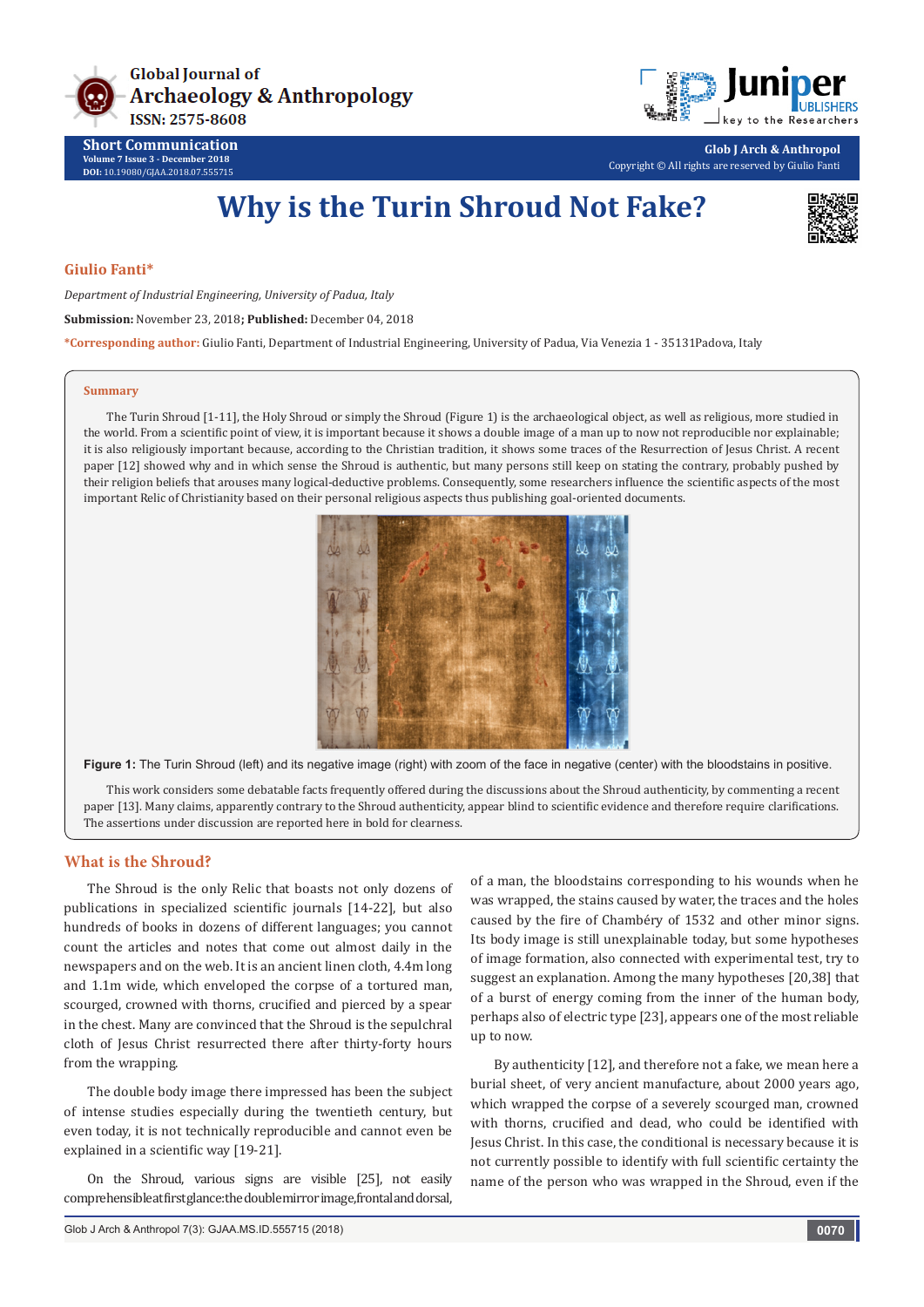correlation between what is detected experimentally on the Relic and what we read in the Gospels helps a lot to recognize this Man.

The origin of this linen Sheet is still unclear today, but according to a recent DNA analysis from the dust aspirated by the Relic [14], it appears to be of Indian origin and probably brought in Jerusalem the first century AD. Many historians [2,10,11], by identifying the Shroud with the Mandylion, see the Relic in Edessa, the current Salinurfa in Turkey in the early centuries until it reached Constantinople until its fall in 1204. The Shroud appeared in Lirey in 1353, and it was subsequently kept in Chambery from 1502. In 1578, it was brought to Turin where it remains until today.

In 1988 the Shroud was radiocarbon dated by three famous laboratories [17] and it turned out to be an age of 1325 AD with uncertainty of ±65 years, but this result was widely criticized [24,26,31] both for procedural and statistical problems. Five different methods, independent of each other, instead agree with the assignment of the first century AD the probable age when the artifact was built [12,24,26]. Samples of blood crust have been analyzed and the blood resulted considerably deteriorated, very brittle and mixed with pigments due to a restoration [27]. Recently, the presence of biliverdin [28], caused by the degradation of hemoglobin in the blood of the Shroud, typical of a traumatized person has been detected.

### **Assertions on the Shroud history**

# **The known Jewish shrouds of the first century AD are completely different from the Shroud**

Indeed, the textile characteristics of the Shroud do not seem to be attributable to the Palestinian area, and a recent study on the DNA [14] of powders aspirated by the Relic proposes an Indian origin.

### **The fabric texture have a simple 1:1 structure while the Shroud is herringbone 3: 1**

The anticlockwise "z" twisting is typical of fabrics made for high-ranking priests (Book of the Exodus of the Bible) and the Shroud is just a hand-woven sheet with some defect of weaving, but of high quality with a particular structure 3: 1 and consistent with the fact that it may have been purchased by a wealthy person like Giuseppe d'Arimatea. Trade between India and Palestine was flourishing two millennia ago and it is therefore possible that the Relic was bought in India and brought to Jerusalem

### **The Twisting of the threads is clockwise while the Shroud is anti-clockwise**

The Shroud could be not of Palestinian origin as other shrouds found there. In addition, the Jewish Shrouds discovered around Jerusalem are different because they wound corpses for more than thirty-forty hours as the Shroud did; in fact, it is scientifically demonstrated that the body disappeared from the Sheet after this relatively short period in a way not yet explained. This is shown for example by the blood redissolved by fibrinolysis [4] in the humid environment of the sepulcher. In fact, if the corpse, which does not

**0071**

show any sign of rotting, was extracted or stolen by someone, it would have caused some smudges on the decals of the wounds, which are instead absent on the Sheet.

# **The Shroud cannot be the unique funerary sheet because other clothes were used together with the shrouds at that time**

Many scholars believe that rolls of bandages impregnated with anti-putrefaction substances were placed at the side of the Shroud [9], but obviously, there are no photographs of its arrangement in the sepulcher.

**The historical age of the Shroud is 1355 when it appeared in France, in Lirey. There are no documented traces of the Turin Shroud before this period. A memorial of the bishop Pierre d'Arcis (1389) reports the furious polemics immediately following the first exposition and his declaration of a fake**

Without going into detailed historical discussions, various authors [2,10,11] have highlighted several traces of the presence of the Shroud from the first centuries after Christ and have reported the controversy with P. d'Arcy. They evidence that the bishop, envious for the great number of persons that visited the exhibition, thus deserting his church, declared that the Shroud was a painted relic. Today we know that the Relic is certainly not a paint. It is curious to add that some these documents about the Shroud were even officially corrected a posteriori. Instead, we must observe that a numismatic study on the Byzantine coins minted starting from 692 AD [4] shows, with a probability very close to 100% that the Shroud was taken as a model for the representation of Christ. The presence of the Shroud of Jesus in the first centuries AD it is not only confirmed by numismatic analysis, but also by numerous examples of Byzantine iconography.

# **For several centuries, the Church itself considered the Shroud to be a forgery, while allowing its growing cult**

The statement seem to be lacking of some information. In fact, already when the Relic was at Chambéry in France, Pope Julius II in 1506 approved the cult and the Mass of the Shroud, fixing the it on May 4 and declaring that not only the Shroud had to be venerated but also worshiped because it contains a part of the body of Jesus Christ: the blood [30]. Many popes in the past centuries were in great favor of the authenticity of the Shroud and even in these decades, all the popes venerated the holy Sheet also declaring it a Relic.

# **Shroud dating with the Carbon 14 method. In 1988 small samples were sent to the three laboratories that established an age for the Shroud between 1260 and 1390 in agreement with the historical age (see Point 3.5)**

The 1988 Carbon 14 dating of the Shroud has been the subject of extensive discussions, above all because the measurement was affected by various procedural and statistical problems [2,25,26,31]. Five different methods, independent of each other,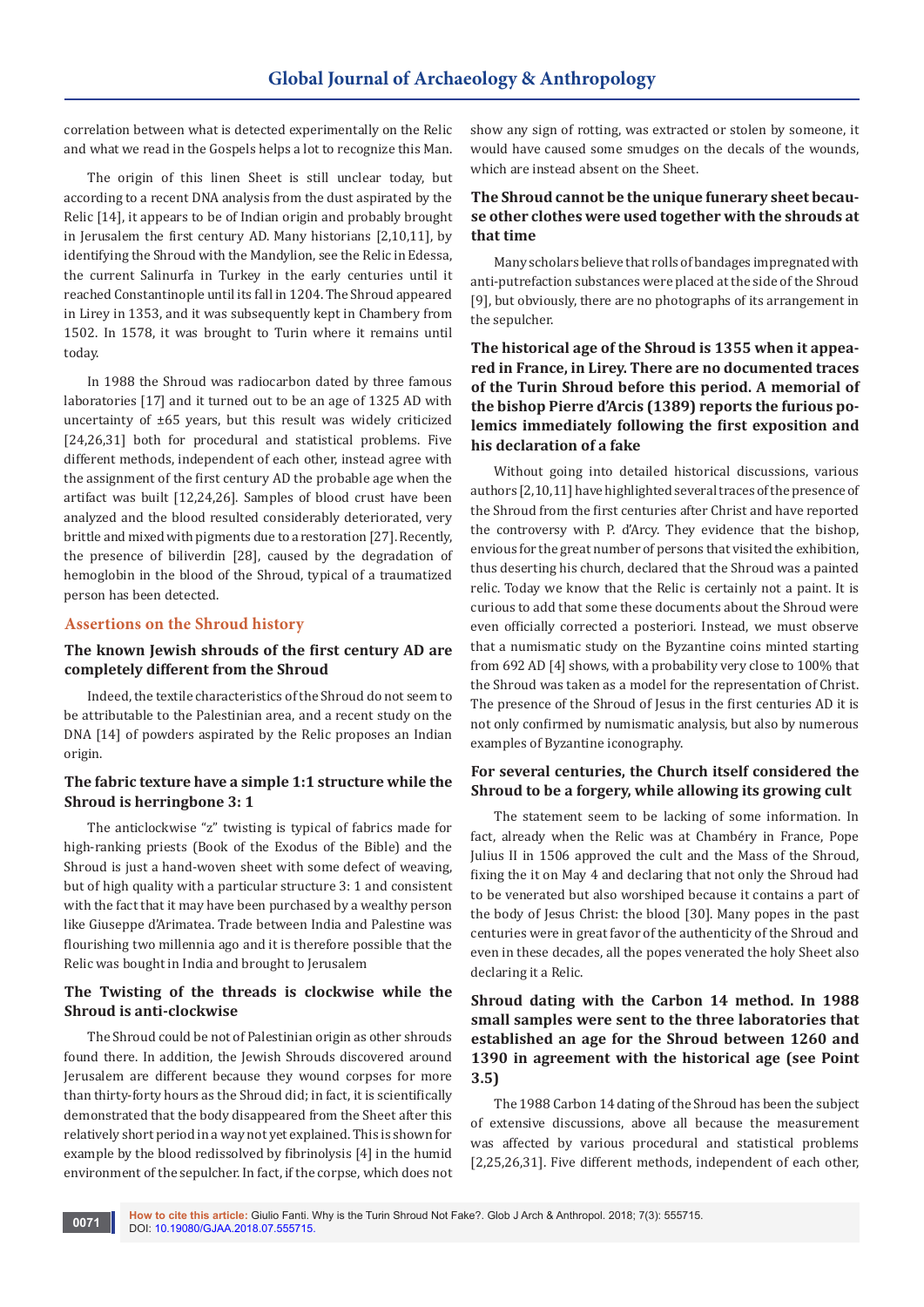# **Global Journal of Archaeology & Anthropology**

instead agree with the assignment of the Shroud age to the first century AD as probable period when the artifact was built. A Project of the University of Padua has allowed the development of alternative methods of chemical and mechanical dating. Chemical methods based on FT-IR / ATR and Raman spectroscopy dated the Shroud to 300 BC  $\pm$  400 years and 200 B.C.  $\pm$  500 respectively with a 95% confidence level [3,25,26].

The mechanical method based on the analysis of some parameters such as the breaking strength, the Young's modulus and the loss factor, after an adequate calibration based on the results of two dozen samples of known age, indicated an age of the Shroud of  $400$  AD  $\pm$   $400$  with a 95% confidence level. To these three methods, a numismatic one that sees the Shroud before the seventh century AD [25], see Figure 2, and another chemical method developed by the American chemist Raymond Rogers, based on estimates of the kinetic constants for the loss of vanillin from lignin, which sees the ancient Shroud from 1300 to 3000 years must be added [7]. The following questions therefore come out: why the person who writes against the Shroud authenticity forgot all these scientific results? Is it correct from a scientific point of view to select only the results in favor of a particular thesis?



**Figure 2:** Three golden coins minted during the Byzantine Empire starting from 692 AD (by emperors Justinian II, Basilius II and Constantine VII, respectively from the left to the right) showing faces of Jesus Christ very similar to the Shroud face.

### **Assertions on the Shroud image**

**The properties of the Shroud image are various and very peculiar, and unreproducible all together** 

**Among them, we find the following: photographic negative, 3D, slight burning, fluorescence; the image resides in the most superficial fibers of the threads; it is due not to the presence of pigments, but to a coloring produced by oxidation and dehydration of the flax fibers. Some experiments have been done and for example, the paper [32] well reproduced the characteristics mentioned above. It is logical that, however accurate reproductions require aging not artificial but of centuries. Probably only an imitation of the salient characteristics is expected, and not the microscopic properties of the image. The meaning of experiments is to suggest a plausible and simple mechanism, which realizes the formation of the image and its characteristics, rather than obtaining a perfect but impossible reproduction.**

This analysis of the body image of the Shroud here reported is rather brief because the particular characteristics, unreproducible all together, are many others too. For example, we also read in the paper what follows. A body image is visible in areas where bodycloth contact was certainly absent, like the space between cheeks and nose; the image resolution is  $4.9 \pm 0.5$  mm but no contour is well defined; the Shroud wrapped the body a human corpse; the distortions of the image of hands, calves and torso correspond to those obtained by a man wrapped in a sheet; the pronounced

rigor mortis of the body is evident; the image shows no signs of putrefaction.

The colored linen fibers are situated only on the outermost parts of the threads, leaving the inner fibers uncolored, but the coloring does not appear under the threads that cross each other in the weave of the fabric. The image fibers are adjacent to noncolored fibers and the color is concentrated at the crevices where two or more threads cross. The color resides on the outer layer of the linen fiber, often 0.2 micrometers thick (interpreted as the primary cell wall of the fibers) so the cellulose of the main part of the fibers (having diameters of 10-20 micrometers) is not colored. The fibers are uniformly colored around their cylindrical surface, while variations in color intensity can be detected along the fiber axis. The author [32] forgets the published criticism [33], and his comment requested by the editor to this review was never sent. This criticism highlights a series of differences detected in the result of the experiment; in synthesis, the reproduced body image was comparable only at macroscopic level, but not at a microscopic level.

# **The image of the Shroud lacks the geometrical deformations to be expected from an interaction between cloth and body. While testing it experimentally, it results a lateral distortion typical of the "Agamemnon mask" very different from the Shroud face**

This is a too hasty conclusion. Other experimental tests [19] performed at Padua University instead show just the opposite.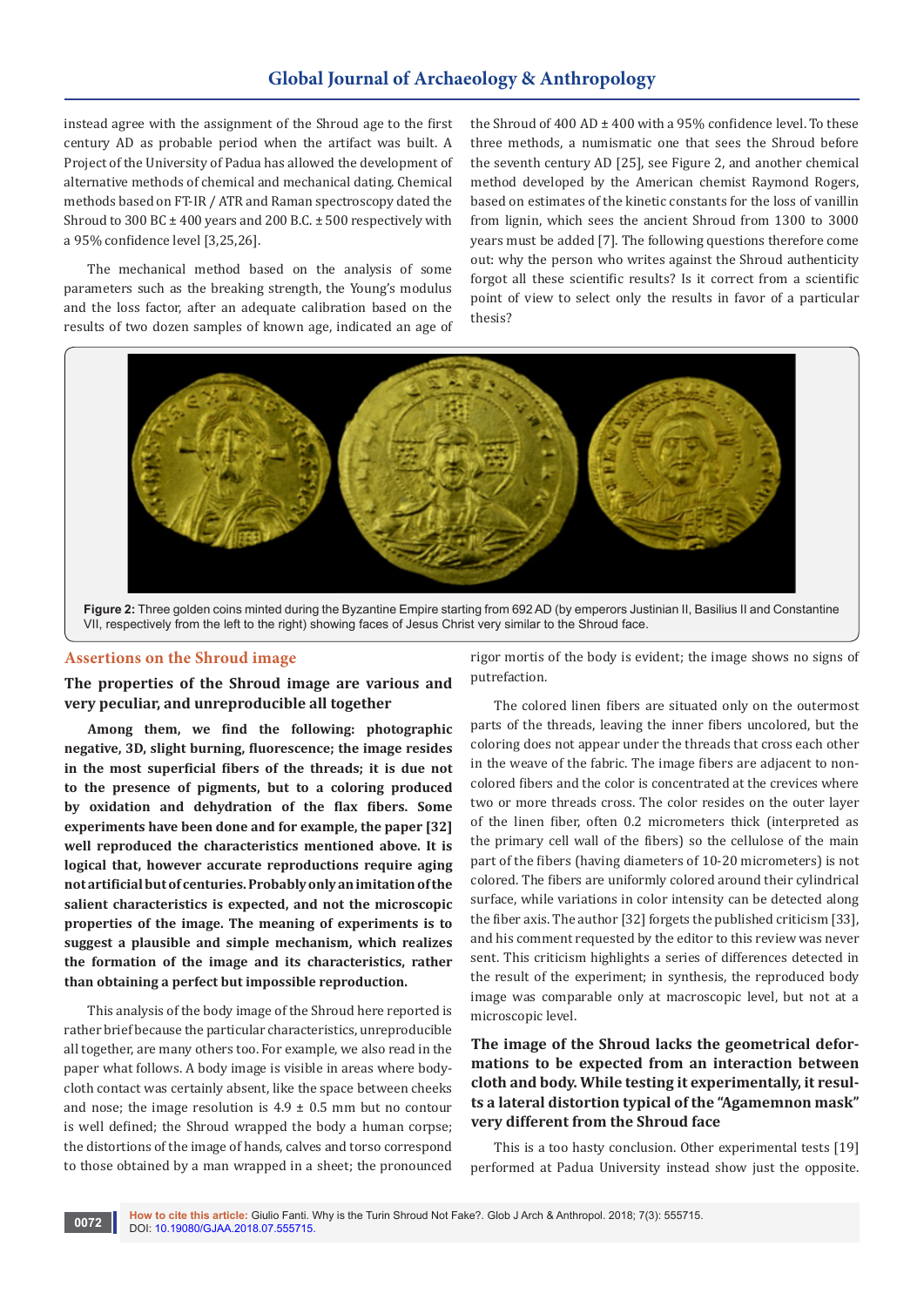# **Global Journal of Archaeology & Anthropology**

The problem resides in the fact that often too simplistic tests are performed and they do not consider the actual wrapping of the Shroud around a body placed in a position not perfectly supine for the cadaveric rigidity assumed on the cross and with the mouth wrapped by a chin-band. Instead, pseudo-cylindrical distortions are easily visible on the body image, especially at the thorax and calves area.

# **Many sub-micron red ocher particles have been found, in the image area and, more numerous in bloodstains**

This statement refers to a dated study performed by W. McCrone [34], but immediately contradicted by the STURP [1,8,35] scholars who, starting from 1978, carried out the most detailed scientific analyses on the Shroud. The author of this paper has analyzed dozens of fibers from the image area too and confirms that the coloration of the flax fibers is not due to the so-called particles of "sub-micron size", but rather to a chemical reaction of the surface layer of the flax fibers [19,20].

# **According to STURP, the yellowing of the image fibers could also have a chemical cause**

Actually only two scientists of the STURP, L. Schwalbe and R. Rogers, made a statement like this, but others like John Jackson [6,35] concluded that the body image was due to a burst of energy, very brief but very intense.

### **If it is a fake, how was the body image done?**

An incomplete list of scholars who have proposed some techniques to reproduce only some of the many features of the Shroud image is reported in the work under discussion; a broad critique of these hypotheses is instead reported in the papers [6,20] with many hypotheses of body image formation.

# **The hair, among other things, in a prone body would fall on the sides of the face and could not leave the kind of visible mark on the Shroud**

First, it does not appear that the Man of the Shroud had been laid prone, but supine with his cadaveric rigidity assumed on the cross [15,16]. Furthermore, it is necessary to take into account the probable presence of a chin and the fact that probably sweat, blood and possibly ointments impregnated the hair; their presence could have produced the particular image we observe on the Relic. In addition to this, we should remember that the electric effect supposed for the body image formation [23] could have contributed to the production of this image of "soft hair".

### **Assertions on the Shroud Blood**

# **The blood on the Shroud is too red to be credible. It is instead well known that the blood, oozing from a living body, soon becomes very dark due to the degradation of hemoglobin**

Those who make sentences like this are not sufficiently update. In fact, a recent paper has been published [27] based on spectrometric analysis, showing that the blood traces are of real blood, but altered by the high temperatures of the sixteenth century fire of Chambéry [35-38]. These blood traces, weaken

over the centuries, were probably revived a few centuries ago by adding pigments of red ochre and cinnabar, but no binder so as not to disfigure the Relic too much. The addition of these red pigments can explain why the bloodstains on the Shroud are so red.

# **It is impossible for the blood to escape from the scalp on the outer surface of the hair, without spreading it everywhere**

Before declaring an impossibility in a rough manner, it would be necessary to carry out experimental tests, bearing in mind that the blood crusts formed in the hair produced by the crowning of thorns, were re-dissolved by fibrinolysis [18,25] in the humid environment of the sepulcher.

# **A recent experimental study [39], conducted according to the technique of Bloodstains Pattern Analysis showed the improbability of the position of various traces of blood of the Shroud**

Many scientist marking the work as a non-convincing study has criticized the study in question. Among the other critics, the paper does not sufficiently documents the tests performed, does not sufficiently face the Shroud problem, it is limited and the conclusion is supported by too simplistic experiments. Therefore, the results reported in that paper are obviously not significant. Parallel experiments also performed by a scientific group including the author of this paper instead show the full compatibility of the Shroud bloodstains with the traces of blood produced by a tortured man.

**A commission formed by Cardinal Pellegrino in 1973 did not detect blood, but the presence of insoluble reddish granules. In 1980 Walter McCrone [34] found traces of pigments such as red ocher and cinnabar but found no blood. Some of McCrone's conclusions have recently been confirmed in 2008 by Raman spectrometry [22]**

This is a typical example in which very recent important results are forgotten [27], while others that are dated are preferred and mentioned alone because in favor of the supported thesis. In a recent work [27] it is shown, through Raman and FT-IR spectrometric analyses, that the traces blood cells are real blood. It is strange that who cites the work of 2008 [22] forgets to note that among the "other pictorial pigments" was also found the lapis-lazuli, which is a blue pigment certainly not used for the body image of the Shroud. Instead, this pigment leads to think to the presence of external contaminations, perhaps due to adherence with other painted shrouds that became therefore relics by contact,

# **Can Scientists in Favor of the Shroud Authenticity Meet Together with Those Against the Authenticity in Order to Find a Common Agreement?**

The answer would be certainly addressed to a clear yes, but can be thorny because there is frequently no clarity in the open comparisons between scientists pro and against the Shroud authenticity.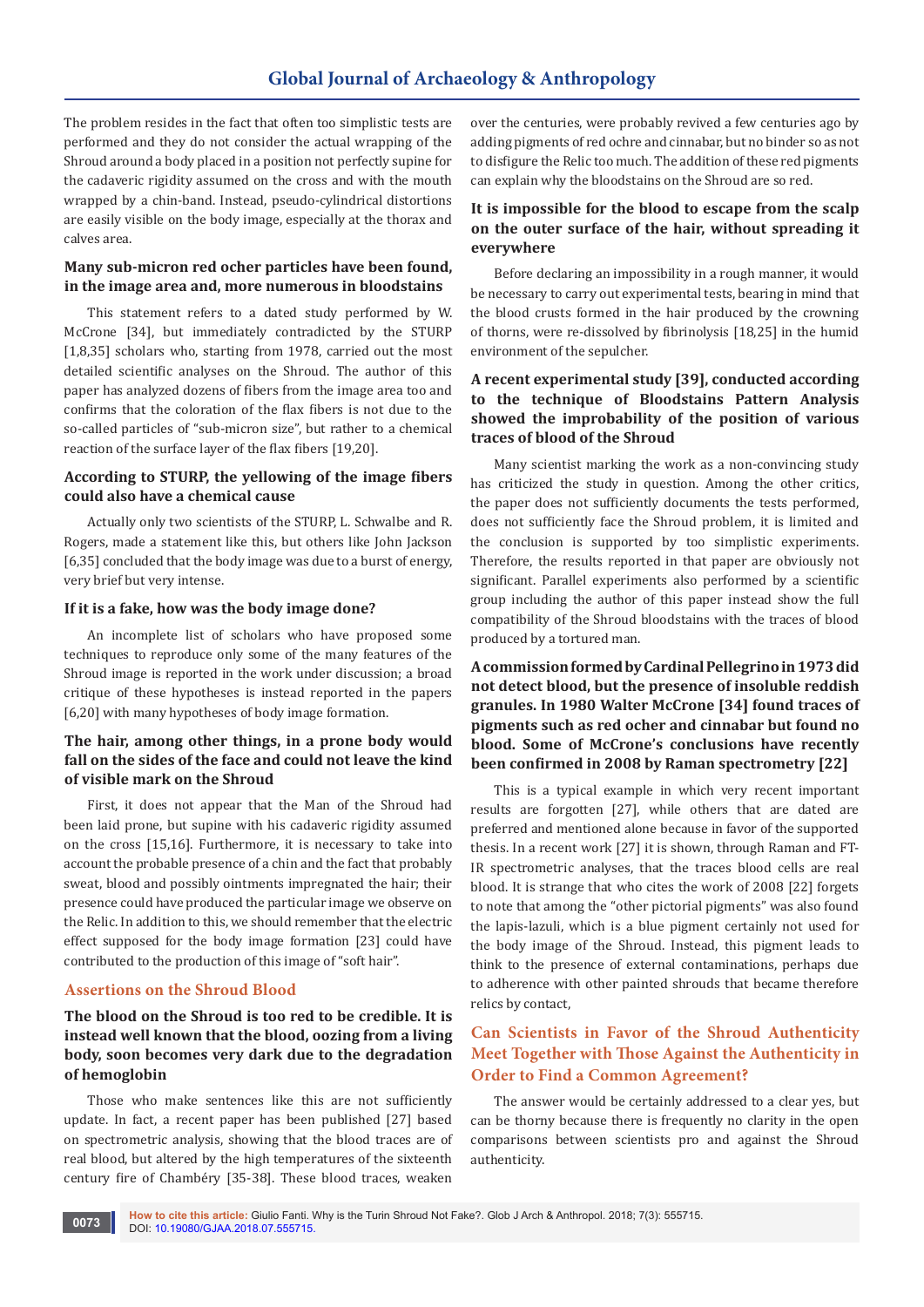As reported above, some important arguments in favor of authenticity are forgotten in an apparently voluntary way. For example the scientific fact [6,19,20,25] that the Shroud wrapped the corpse of a severely tortured man, scourged, crowned with thorns and crucified according to Roman techniques is forgotten when a painting technique to explain the body image of the Shroud is supposed. Other recent results are also forgotten, such as the numismatic dating of the Shroud through the Byzantine coins [25], which sees it already in 692 AD, while someone keeps on stating that the Shroud did not exist before 1300 AD.

b. The reality of scientific experiments are distorted and the global result is forgotten at the expense of a particular detail useful for the present goal. For example the work [22] detected the presence of pigments of various colors on the Shroud, probably due to the contamination with other paintings, but only the red pigments have been mentioned in a paper [13] to sustain a particular thesis.

c. Statements relative to a distorted reality can be found when for example we read that pollen grains detected by a researcher on the Shroud have not been seen afterwards [13]. In fact, the same kind of pollen grains [29] together with other particles coming from powders vacuumed from the Shroud have been recently detected thus confirming more dated results.

d. Not correct statements are still frequent like that asserting that the sample of Shroud used in 1988 for radiocarbon dating had been perfectly cleaned or that the pollutant should weigh about 80% of the total weight of the fabric to reach the age in which Jesus Christ lived in Palestine.

e. In fact, infinitesimal fractions of Carbon 14, perhaps produced by radiations acting on the nitrogen atoms present in the flax, would be enough, to vary the presumed age of millennia; furthermore it results that some substances are resistant to the cleaning methods then used by the laboratories in 1988 and therefore could have remained as contaminants in the tested samples. Many forget that the body image, still unexplainable, may have been produced by a burst of intense energy; why not think that just that burst of energy was responsible for the production of additional Carbon 14 as well as the body image?

### **Is a Miracle out of a Scientific Discussion?**

If a burst of energy perhaps similar to that of a very powerful electric discharge would be necessary to get the yellowing of the fibers detected on the Shroud, a miracle should be supposed. This hypothesis obviously goes out of science and therefore the present discussion. Even if traditional science does not include the study of miracles, because these are not repeatable and reproducible phenomena at the experimenter's request, the same science must admit its powerlessness on the face of miracles certified by appropriate commissions of scientists or on front of the study of a complex body image like that of the Shroud. If science is impotent,

all other conceivable alternatives, including miracles, cannot be excluded for the moment from a scientific analysis to explain something of this linen Sheet that we can touch and measure with the most modern scientific equipment, but that we cannot explain.

### **References**

- 1. Adler AD (2014) The Orphaned Manuscript: A Gathering of Publications on the Shroud of Turin p. 21.
- 2. Antonacci M (2016) Test the Shroud: At the Atomic and Molecular Levels, Forefront Publishing Company; (1st edn), USA.
- 3. [Baraldi P, Tinti A \(2015\) Molecular Spectroscopy as an alternative for](https://www.matec-conferences.org/articles/matecconf/abs/2015/17/matecconf_wopsas2015_01002/matecconf_wopsas2015_01002.html)  [dating Textiles. MATEC, Web of Conferences, 36:01002.](https://www.matec-conferences.org/articles/matecconf/abs/2015/17/matecconf_wopsas2015_01002/matecconf_wopsas2015_01002.html)
- 4. Fanti G (2015) Introductory Paper: Scientific Results on the Turin Shroud Coming from a Paduan University Research Project , WOPSAS Conf., MATEC Web of Conferences, Vol. 36, https://www.matecconferences.org/articles/matecconf/abs/2015/17/contents/ contents.html
- 5. Heller JH (1980) AD. Adler Blood on the Shroud of Turin Applied Optics, 19(16): 2742-2744.
- 6. Jackson JP (2017) The Shroud of Turin: A Critical Summary of Observations, Data and Hypotheses.
- 7. [Rogers R \(2005\) Studies on the radiocarbon sample from the shroud of](https://www.sciencedirect.com/science/article/abs/pii/S0040603104004745)  [turin. Thermochimica Acta 425: 189-194.](https://www.sciencedirect.com/science/article/abs/pii/S0040603104004745)
- 8. [Schwalbe LA, Rogers RN \(1982\) Physics and chemistry of the Shroud](https://www.sciencedirect.com/science/article/pii/S0003267001852636)  [of Turin, a summary of the 1978 investigation. Analytica Chimica Acta](https://www.sciencedirect.com/science/article/pii/S0003267001852636)  [135: 3-49.](https://www.sciencedirect.com/science/article/pii/S0003267001852636)
- 9. Vignon p (1902) Le Linceul du Christ, Masson.
- 10. Wilson I, Miller V (1986) The Mysterious Shroud. Doubleday Image Book, USA.
- 11. Wilson I (1991) Holy Faces, Secret Places, Doubleday, London, UK.
- 12. [Fanti G \(2018\) Why is the Turin Shroud Authentic? Glob J Arch &](https://juniperpublishers.com/gjaa/pdf/GJAA.MS.ID.555707.pdf)  [Anthropol 7\(2\): 555707.](https://juniperpublishers.com/gjaa/pdf/GJAA.MS.ID.555707.pdf)
- 13. Garlaschelli L (2018) Perchè la sindone è un falso (Why the shroud is a fake). Scienza e Ricerca, Il Bo Live, Padua University, Italy.
- 14. [Barcaccia G \(2015\) Uncovering the sources of DNA found on the Turin](https://www.nature.com/articles/srep14484)  [Shroud, Scientific Reports pp. 14484.](https://www.nature.com/articles/srep14484)
- 15. Bevilacqua M, Fanti G, D'Arienzo M, Porzionato A, Macchi V, et al. (2014) How was crucified the Man of the Turin Shroud? Injury 45: 142-148.
- 16. [Bevilacqua M \(2018\) Rigor Mortis and News obtained by the Body's](https://www.peertechz.com/articles/rigor-mortis-and-news-obtained-by-the-body-s-scientific-reconstruction-of-the-turin-shroud-man.pdf)  [Scientific Reconstruction of the Turin Shroud Man.](https://www.peertechz.com/articles/rigor-mortis-and-news-obtained-by-the-body-s-scientific-reconstruction-of-the-turin-shroud-man.pdf)
- 17. Damon PE, Donahue DJ, Gore BH, Hatheway AL, Jull AJT, et al. (1989) Radiocarbon dating of the Shroud of Turin. Nature, 337: 611-615.
- 18. Faccini B et al. (2008) The death of the Shroud Man: an improved review. Int Conf on the Shroud, Columbus Ohio, USA.
- 19. Fanti G (2010) Microscopic and Macroscopic Characteristics of the Shroud of Turin Image Superficiality. J of Imaging Sci Technol 54(4): 040201-1/8.
- 20. Fanti G (2011) Hypotheses regarding the formation of the body image on the Turin Shroud. A critical compendium. J of Imaging Sci Technol 55(6): 060507.
- 21. Jackson JP, Jumper EJ, Ercoline WR (1982) Three-dimensional characteristic of the Shroud Image. IEEE Proceedings of the International Conference on Cybernetics and Society, pp. 559-575.
- 22. Moscardi G, (2008) Analysis by Raman Microscopy of Powder Samples Drawn from the Turin Shroud. Int Conf on the Shroud, Ohio State University, USA.